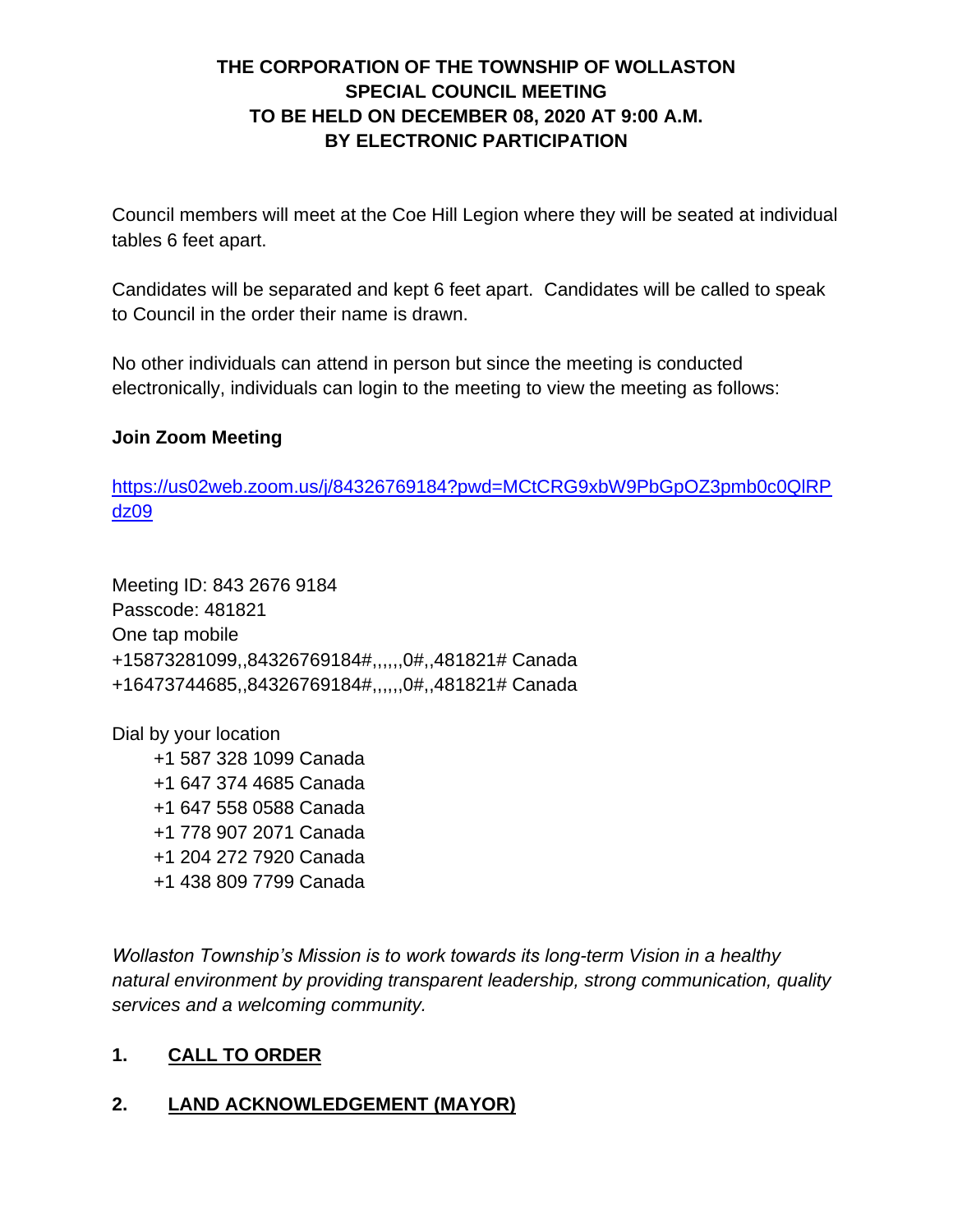# **3. GREETING FROM THE CHAIR – Purpose of meeting and general order of proceedings**

# **4. DECLARATION OF PECUNIARY OR OTHER CONFLICT OF INTEREST**

### **5. DELEGATIONS (INTERVIEWS) FOR COUNCIL VACANCY**

The Clerk will provide to the Chair a list of names of those individuals who have indicated, in writing, their interest in being appointed to the vacancy and the Chair will call for a motion from Council in the following form:

**"RESOLVED, THAT the following individuals, who have signified in writing that they are legally qualified to hold office and consented to accept the office if they are appointed to fill the vacancy, be considered for appointment to fill such vacancy. The following individuals are: Graham Blair, Jane Johnson, Larry Legault, Wendy Mortimer, Terry O'Connor and Jeffrey Swartman.**

The Clerk will then place the names of all nominees in a container and randomly draw the names.

## **Each nominee will be allowed the opportunity to address Council for a period of not than 10 minutes.**

Each member of Council will be asking one question to the candidate who will then be given 4 minutes maximum to answer the question. Candidates will be separated to ensure that no one hears the questions being asked. Once a candidate has had an opportunity to appear before Council, he/she will then exit the building. The Clerk will then request that the next candidate attend the meeting. We ask that you be patient during this process.

Upon hearing all the submissions of the nominees, Council will proceed to vote as follows:

- a. Nominee names shall be presented in alphabetical order to each member of Council by the Clerk.
- b. Members of Council will vote by way of public vote (show of hands or recorded vote, if requested).
- c. Members of Council shall vote for one nominee only.
- d. The Clerk shall tabulate the results.